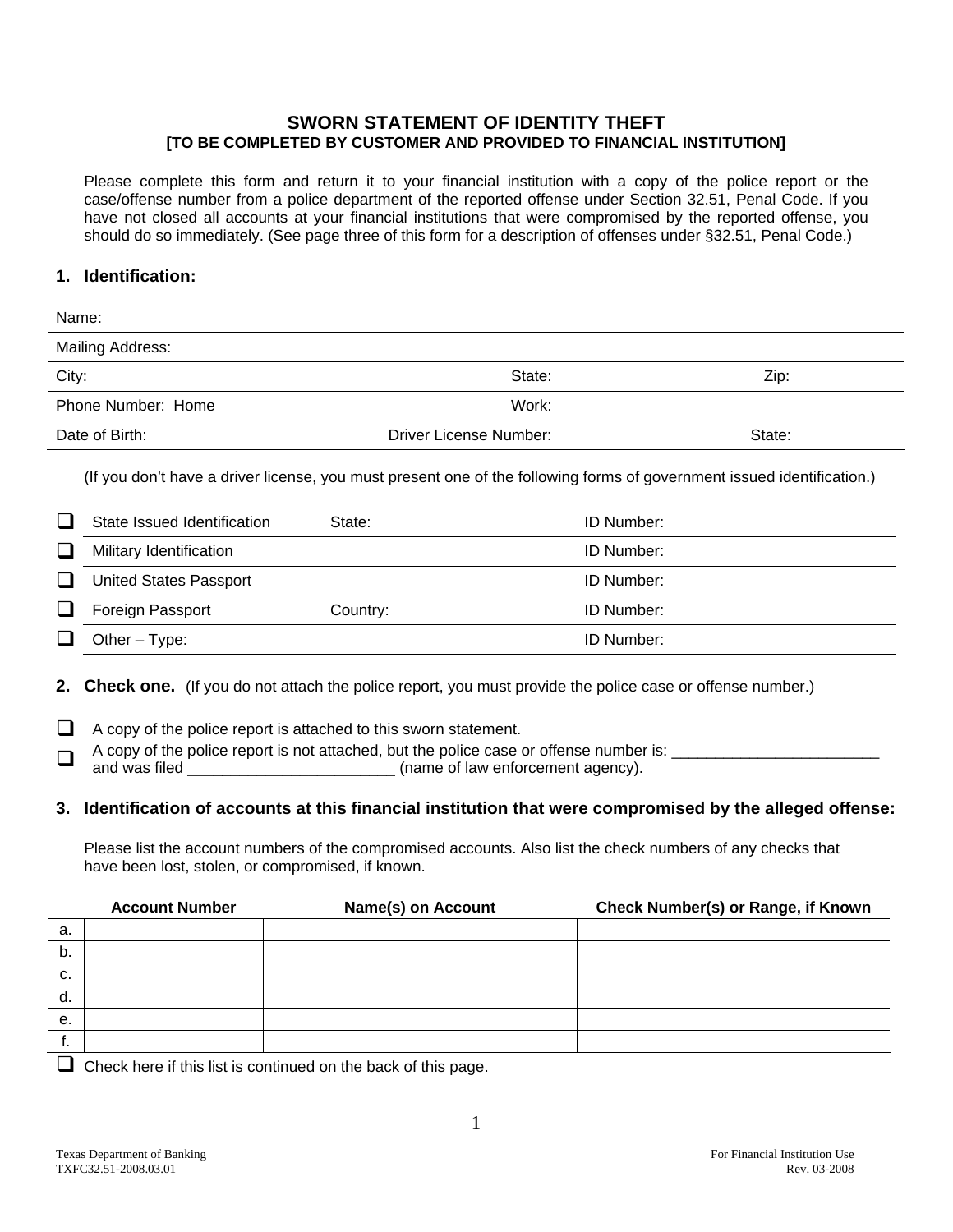**THE STATE OF TEXAS HAS ESTABLISHED AN ELECTRONIC NOTIFICATION SYSTEM TO DELIVER INFORMATION TO CHECK VERIFICATION ENTITIES REGARDING VICTIMS OF OFFENSES UNDER SECTION 32.51, PENAL CODE. CHECK VERIFICATION ENTITIES USE INFORMATION RECEIVED TO ASSIST MERCHANTS IN DECIDING WHETHER TO ACCEPT CHECKS AND OTHER PAYMENT DEVICES PRESENTED TO THEM.** 

**BY SIGNING THIS STATEMENT, YOU ARE:** 

- • **Stating under oath that, to the best of your knowledge and belief, you are the victim of an offense under Section 32.51, Penal Code, relating to the fraudulent, obtaining, transfer, use or possession of your identifying information without your consent;**
- • **Requesting that your financial institution close each account identified in Section 3 above; and**
- • **Authorizing and requesting that your financial institution submit this information to the electronic notification system.**

Signature:

STATE OF TEXAS COUNTY OF \_\_\_\_\_\_\_\_\_\_\_\_\_\_\_\_

Before me, the undersigned notary, on this day, personally appeared known to me to be the person who executed this statement, and made oath that the statements and representations set forth in this statement are true to the best of his or her knowledge and belief.

Subscribed and sworn to before me this \_\_\_\_\_\_\_\_\_\_\_ day of \_\_\_\_\_\_\_\_\_\_\_\_, \_\_\_\_\_\_\_\_\_.

\_\_\_\_\_\_\_\_\_\_\_\_\_\_\_\_\_\_\_\_\_\_\_\_\_\_\_\_\_\_\_\_\_\_\_\_\_\_\_ NOTARY PUBLIC FOR THE STATE OF TEXAS